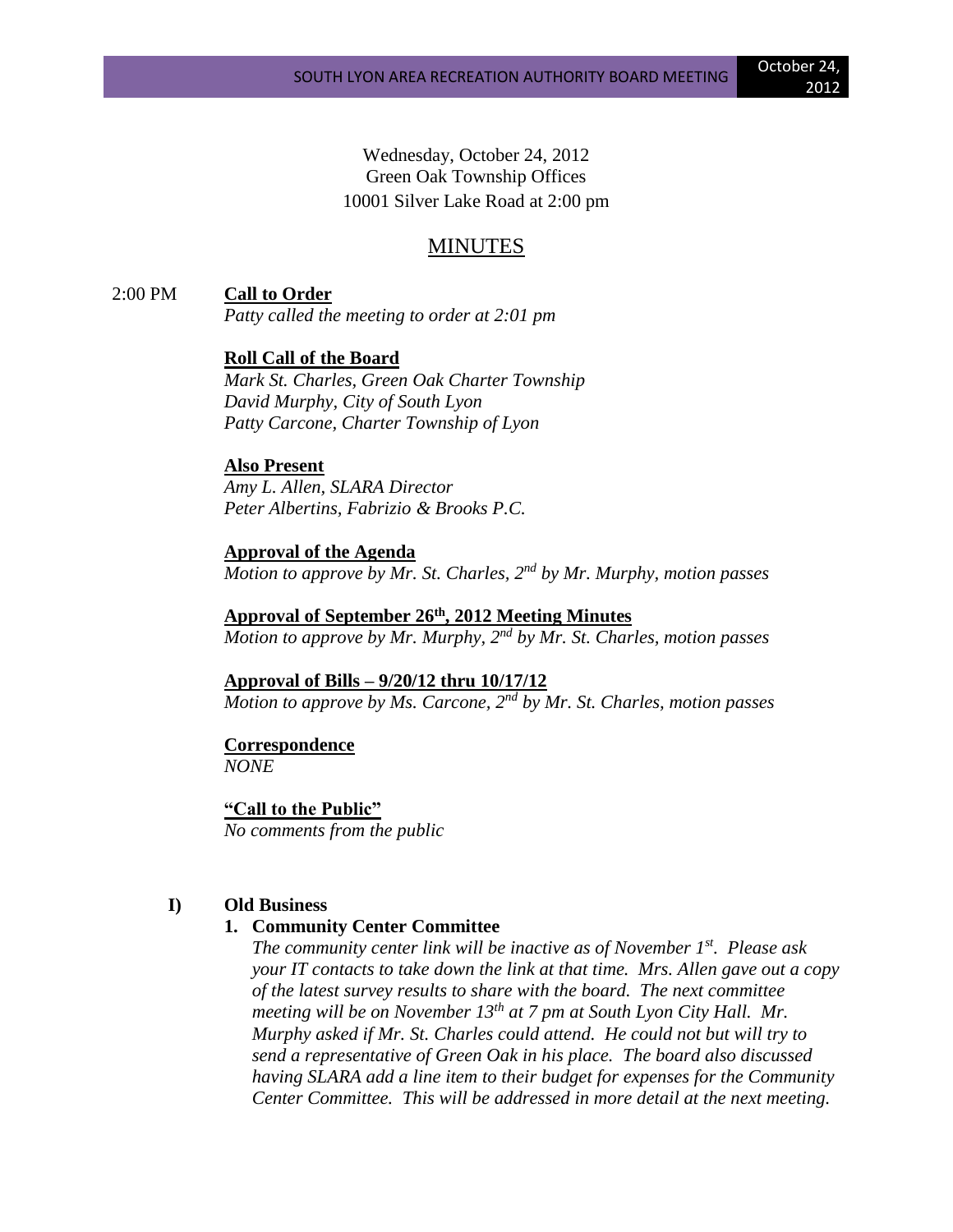# **2. Community Contributions for 2013-2014**

*Mrs. Allen presented the board with two options for contribution amounts for 2013-2014. The board discussed each option.*

*Mr. St. Charles made a motion to set the contribution amount at \$59,385.96 for the 2013-2014 fiscal year for SLARA. Based off of participation numbers for each community averaged for the past 3 years, each community will be responsible for the following percentage of that total contribution. Mr. Murphy 2nd the motion. Motion passes.*

*The City of South Lyon has 55% participation (x \$59,385.96) = \$32,662.28 Lyon Township has 31% participation (x \$59,385.96) = \$18,409.65 Green Oak Township has 14% participation ( x \$59,385.96) = \$8,314.03*

*Each board member will talk to their auditors to get ideas about what to charge joining municipalities for SLARA. Mrs. Allen will look up past contributions for each community to present to the board at the next meeting.*

## **3. Employee Handbook**

*The board went through the latest copy of the proposed Employee Handbook, Code of Conduct, Volunteer/Coaches Application and Service Contract Agreement from Mr. Albertins. The only change made was in the Code of Conduct.* 

*Mr. Murphy made a motion to adopt the SLARA Employee Handbook as presented. Mr. St. Charles 2nd the motion. Motion passes.* 

*Mr. Murphy made a motion to adopt the Code of Conduct as presented (after one modification was made by the board). Mr. St. Charles 2nd the motion. Motion passes.* 

- *Under Section IV of the Code of Conduct, Suspension Policy and Review Procedure, Item B, Section 3.*
- At its next scheduled meeting, the Recreation Board will review the request for review of suspension, and any prior determination made under section IV(A) and related information, and publish their decision. The deliberations of any request for review shall be done in a closed session *at the request of the individual.* Persons requesting a review are not allowed to address the board unless requested by the board in advance.

*Mr. St. Charles made a motion to adopt the Service Contract Agreement as presented, Mr. Murphy 2nd the motion, motion passes.*

*Mr. Murphy made a motion to adopt the Volunteer/Coaches Application as presented, Mr. St. Charles 2nd the motion, motion passes.*

### **4. 2012-2013 Budget Amendments**

*The board decided to table Budget Amendments until after the 6th month of this year has passed so that all amendments are more accurate and reflect any changes yet to be made.*